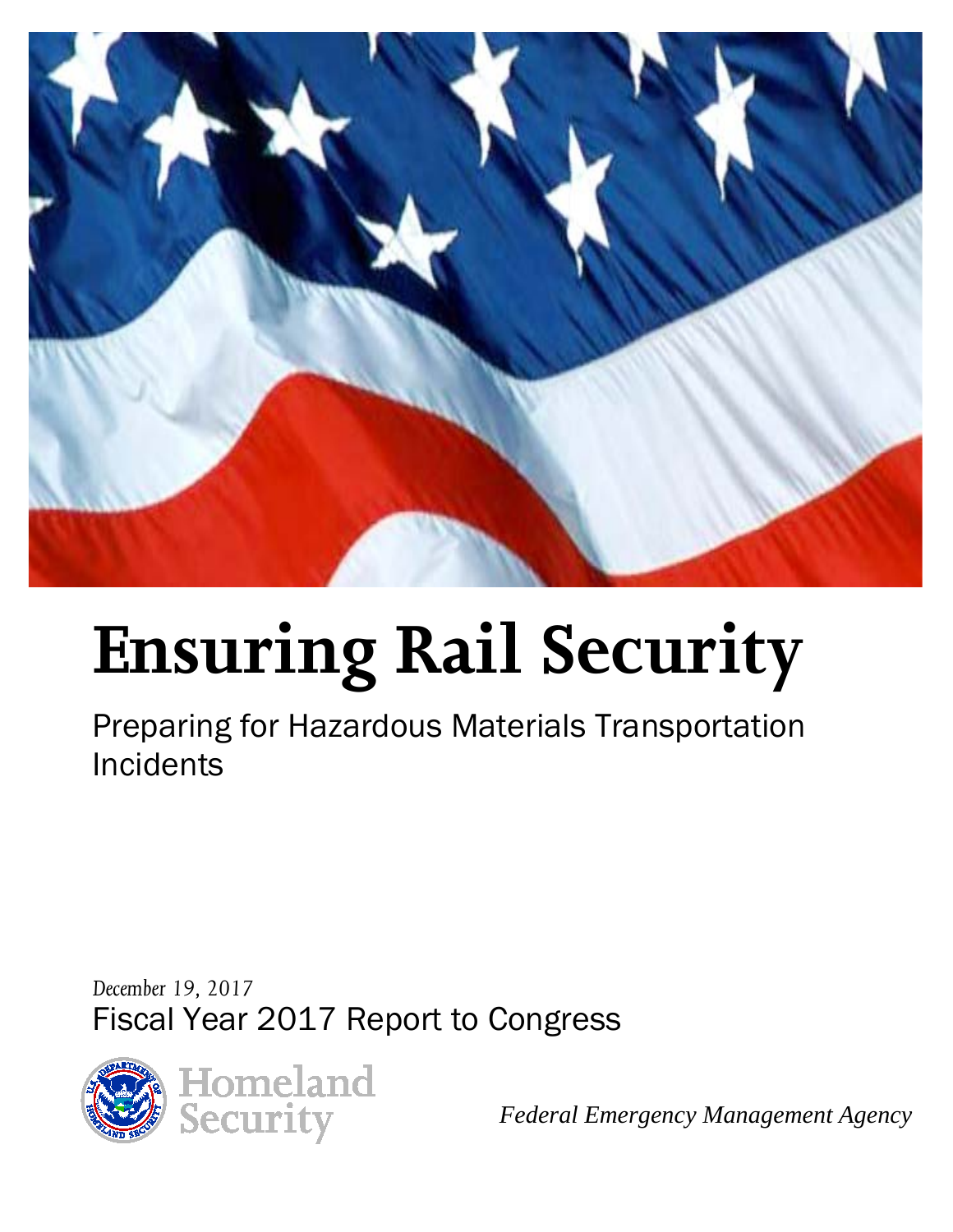# Message from the Administrator

December 19, 2017

I am pleased to present the following report, "Ensuring Rail Security: Preparing for Hazardous Materials Transportation Incidents," which has been prepared by the Federal Emergency Management Agency.

This document has been compiled in response to language in Senate Report 114-264, which accompanies the Fiscal Year 2017 Department of Homeland Security Appropriations Act (P.L. 115-31).

Pursuant to congressional requirements, this report is being provided to the following Members of Congress:



The Honorable John R. Carter Chairman, House Appropriations Subcommittee on Homeland Security

The Honorable Lucille Roybal-Allard Ranking Member, House Appropriations Subcommittee on Homeland Security

The Honorable John Boozman Chairman, Senate Appropriations Subcommittee on Homeland Security

The Honorable Jon Tester Ranking Member, Senate Appropriations Subcommittee on Homeland Security

Inquiries relating to this report may be directed to me at (202) 646-3900 or to the Department's Deputy Chief Financial Officer, Stacy Marcott, at (202) 447-5751.

Sincerely,

Brock Long Administrator Federal Emergency Management Agency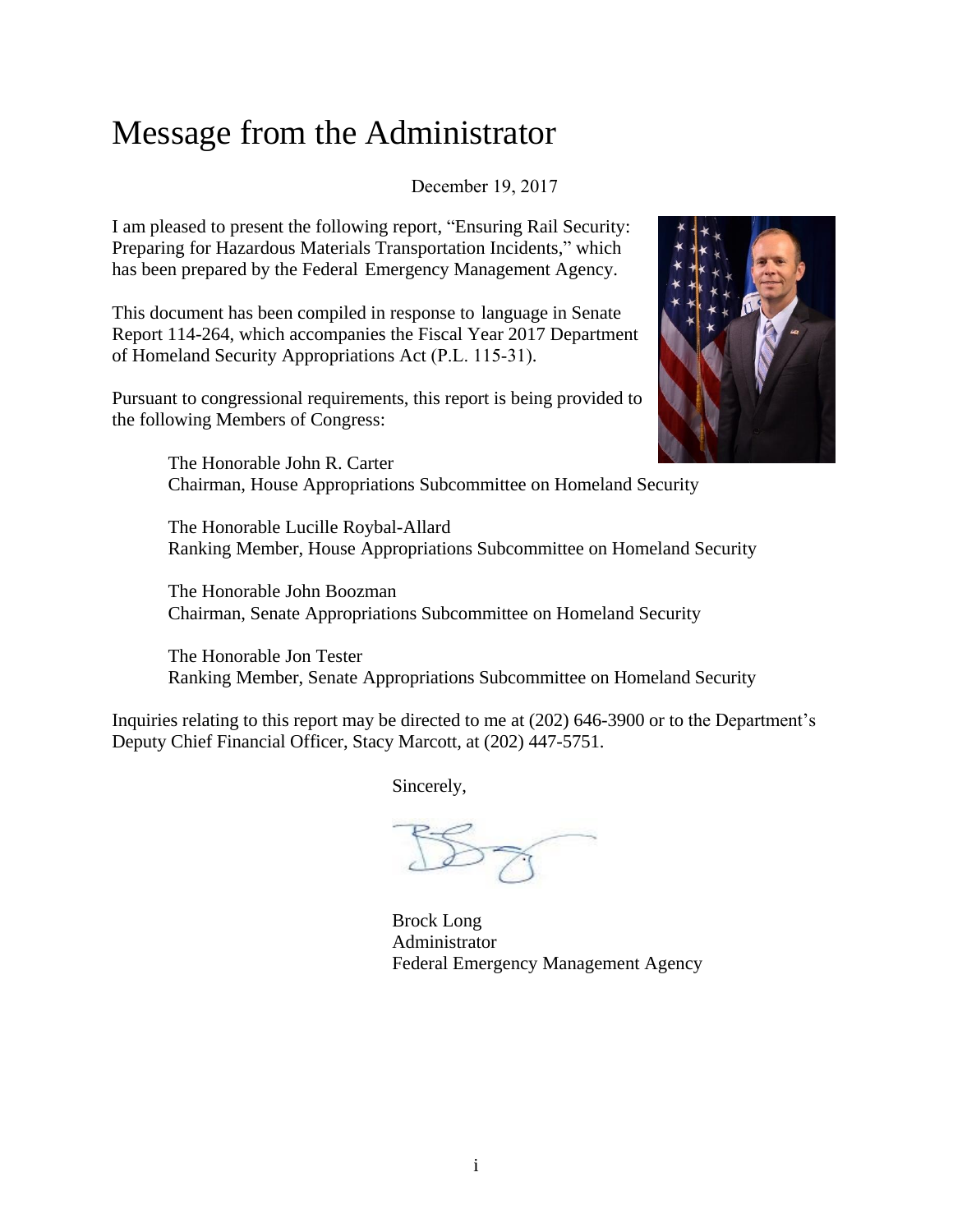

# Ensuring Rail Security: Preparing for Hazardous Materials Transportation Incidents

# Table of Contents

| I.   |                                                                                | $\blacksquare$ |
|------|--------------------------------------------------------------------------------|----------------|
| Π.   |                                                                                | 2              |
|      | Identifying Gaps: Threats, Hazards, and Risks Related to the Transportation of | $\overline{2}$ |
|      |                                                                                | $\overline{2}$ |
|      | Identifying Gaps: State Capabilities for Addressing HAZMAT Incidents           | 2              |
|      |                                                                                | $\overline{3}$ |
|      |                                                                                | $\overline{4}$ |
|      |                                                                                | $\overline{4}$ |
|      |                                                                                | 5              |
|      |                                                                                | 5              |
|      |                                                                                | 8              |
|      |                                                                                | 8              |
|      | D. Next Steps: Optimizing FEMA's Transportation of HAZMAT Training             | 8              |
|      |                                                                                | 9              |
|      |                                                                                | 9              |
|      |                                                                                | 9              |
|      |                                                                                |                |
| III. |                                                                                |                |
|      |                                                                                |                |
|      |                                                                                |                |
|      |                                                                                |                |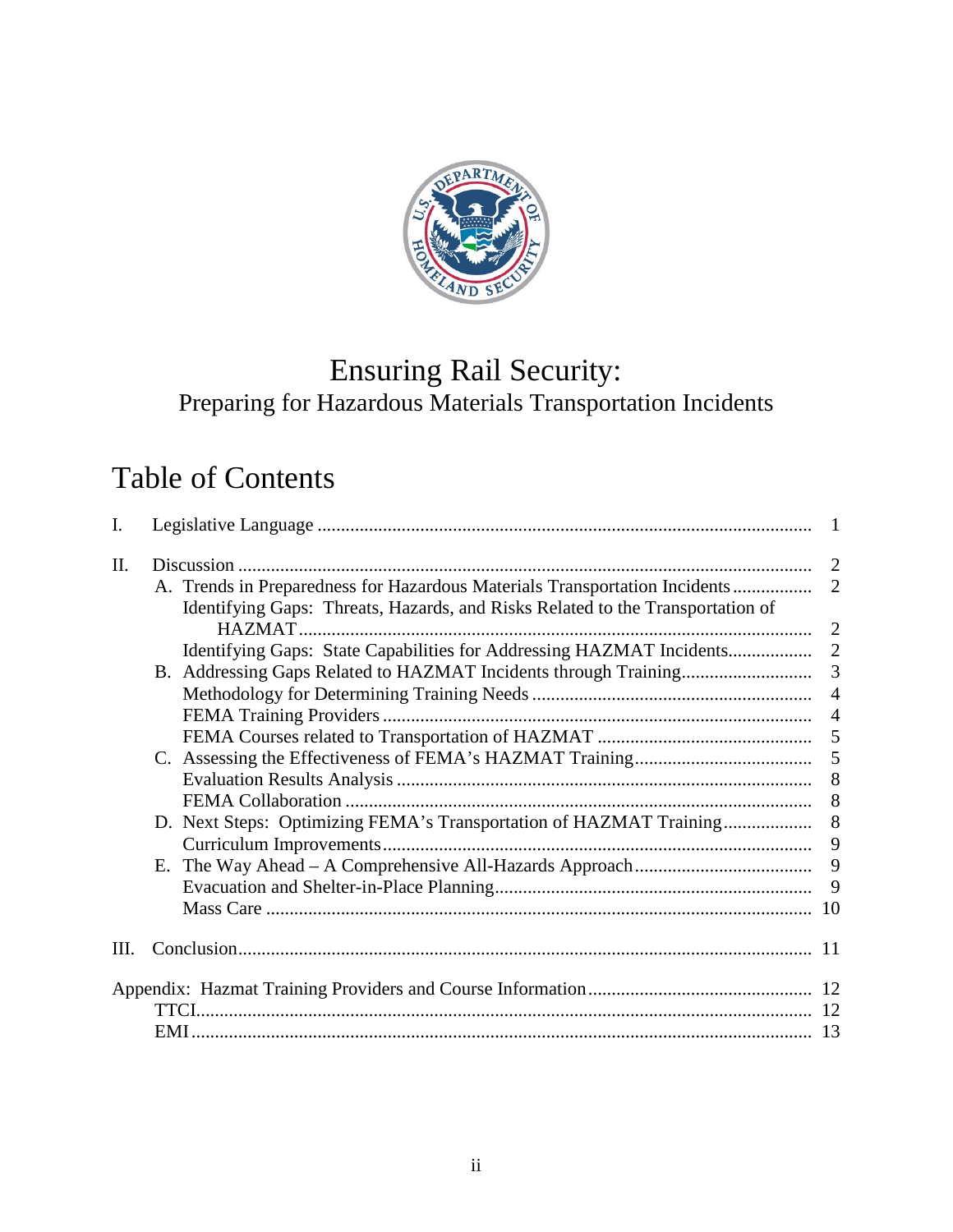# <span id="page-3-0"></span>I. Legislative Language

This document has been compiled in response to language in Senate Report 114-264, which accompanies the Fiscal Year (FY) 2017 Department of Homeland Security (DHS) Appropriations Act (P.L. 115-31). Senate Report 114-264 states:

FEMA is directed to provide a written report to the Committees no later than 90 days after the date of enactment of this act on its efforts to address the unique needs of first responders related to hazardous materials transportation (including crude oil) and response to incidents. The report shall include the effectiveness of training related to including any identified gaps in the need for additional training or curriculum improvements.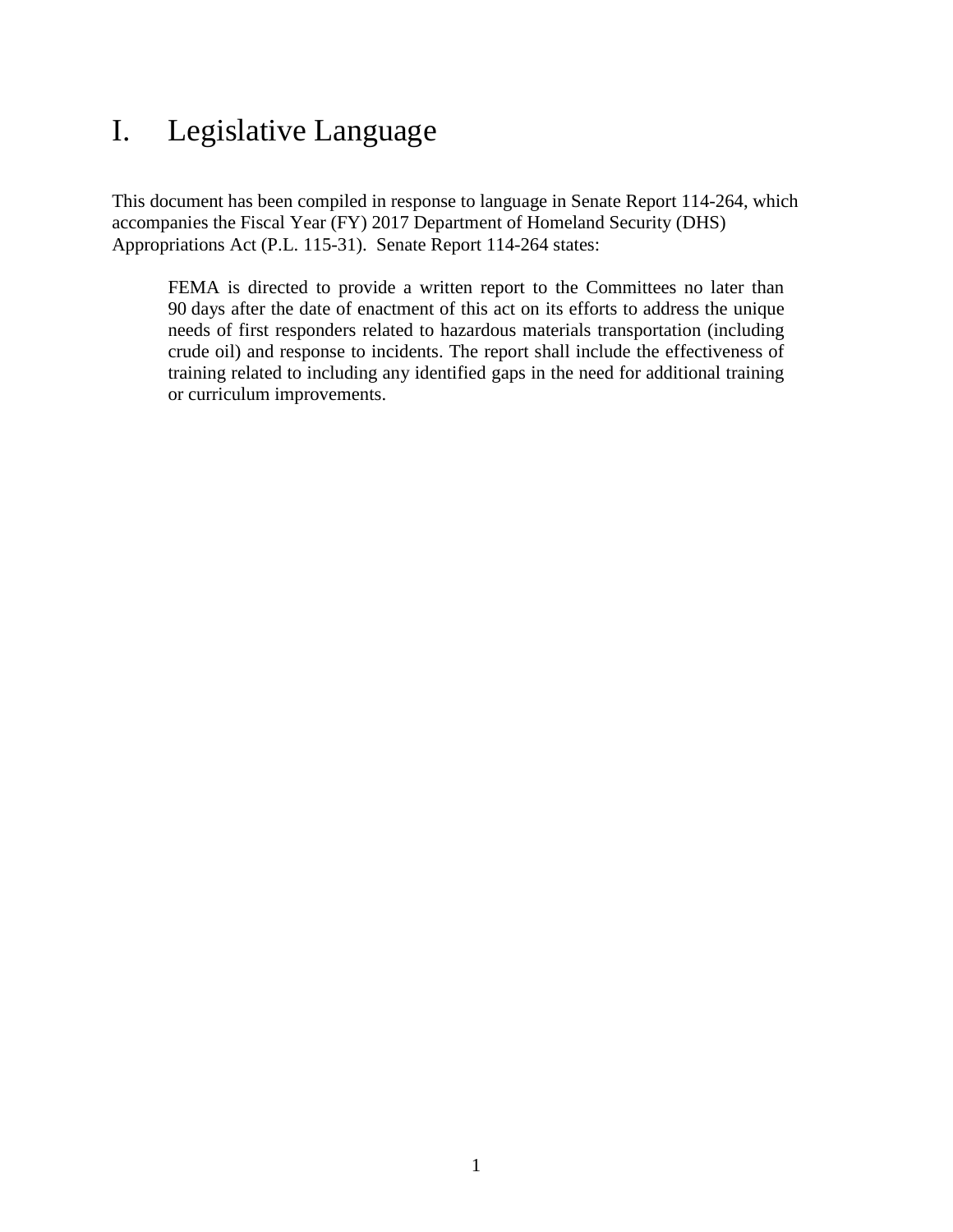# <span id="page-4-0"></span>II. Discussion

The Federal Emergency Management Agency (FEMA) supports the National Preparedness System (NPS), which outlines an organized process for everyone in the whole community to move forward with their preparedness activities and to achieve the National Preparedness Goal. The National Training and Education System (NTES) supports the NPS and consists of the nationwide network of training and education providers and students who build and sustain capabilities for a more secure and resilient Nation. The NTES enables better outcomes for jurisdictions and students by aligning and simplifying access to the right resources and by ensuring that learning content is relevant and effective, and addresses the need.

## <span id="page-4-1"></span>A. Trends in Preparedness for Hazardous Materials Transportation Incidents

A combination of several preparedness resources, including the Threat and Hazard Identification and Risk Assessment (THIRA), State Preparedness Report (SPR), Biannual Strategy Implementation Report (BSIR), and National Preparedness Report (NPR), highlight preparedness trends related to transporting hazardous materials (HAZMAT).

#### <span id="page-4-2"></span>**Identifying Gaps: Threats, Hazards, and Risks Related to the Transportation of HAZMAT**

Each year, states, territories, major urban areas, and tribes conduct a THIRA to better understand their threats and hazards and to set targets for their preparedness capabilities. As part of this assessment, jurisdictions identify the threats and hazards of primary concern to their communities and describe their potential impacts. In 2016, 42 out of 114 jurisdictions identified a potential chemical HAZMAT release involving rail transportation (including crude oil) as a threat or hazard in their THIRA.

#### <span id="page-4-3"></span>**Identifying Gaps: State Capabilities for Addressing HAZMAT Incidents**

Jurisdictions also use the THIRA to set targets for building and sustaining each of the 32 core capabilities identified in the National Preparedness Goal. Each year, states and territories use the SPR to assess their capabilities, rating each of the core capabilities on a 1–5 scale to indicate the gap between their current capabilities and their THIRA targets. A rating of 5 indicates that the jurisdiction is close to or has met its target, whereas a rating of 1 indicates little-to-no capability and that substantial development still may be necessary to meet the capability target. FEMA considers ratings of 4 and 5 to indicate proficiency. Rather than a single overall rating, states and territories assess themselves in five different areas for each core capability: planning, organization, equipment, training, and exercises, with a 1–5 rating for each individual area.

Five core capabilities that are particularly relevant to preparing for, responding to, and recovering from a threat or hazard related to HAZMAT transportation are: 1) Environmental Response/Health and Safety; 2) Public Health, Healthcare, and Emergency Medical Services;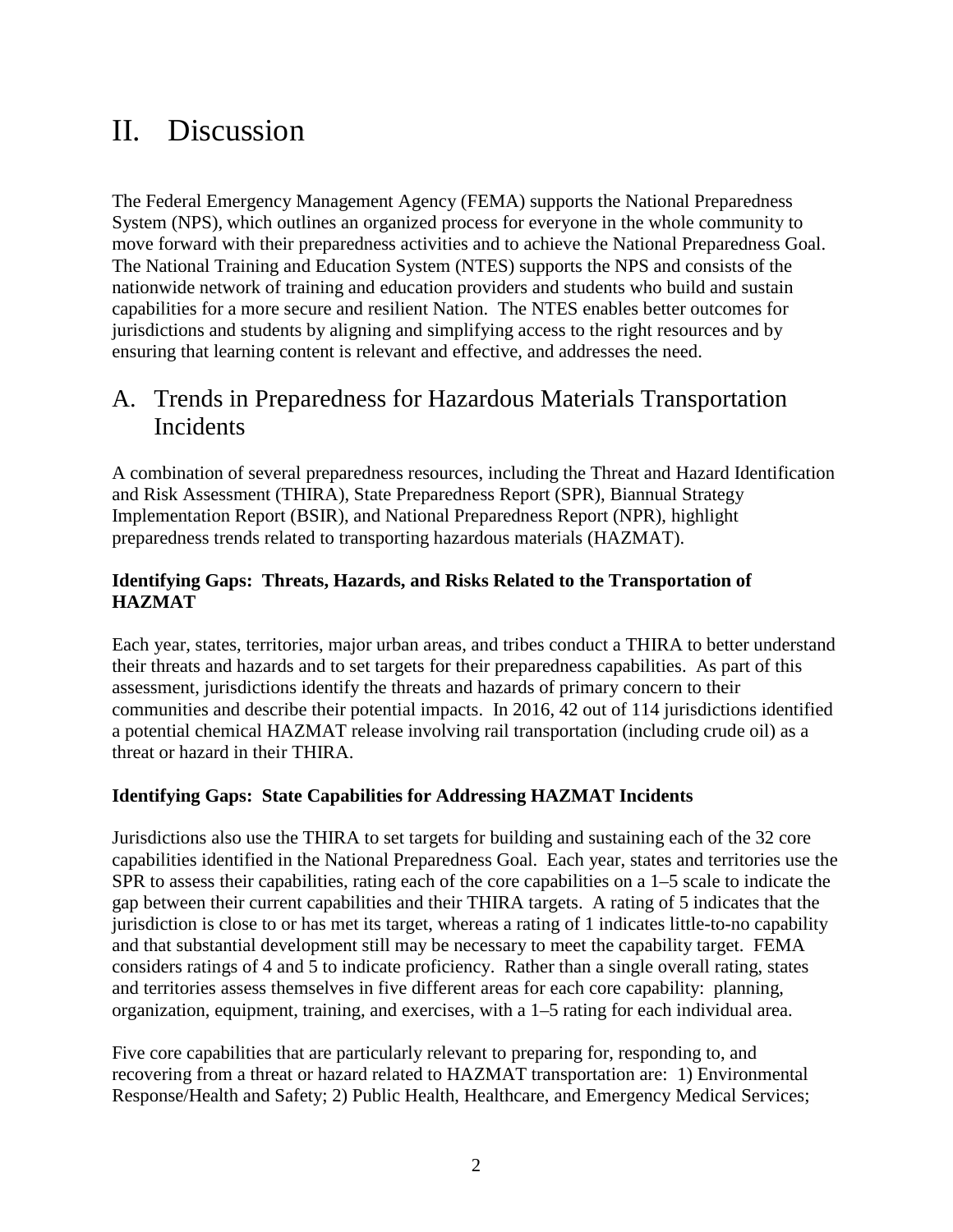3) Critical Transportation; 4) Infrastructure Systems; and 5) Logistics and Supply Chain Management. Table 1 highlights the 2016 SPR proficiency ratings (the percentage of ratings that were 4s or 5s in 2016) for these relevant core capabilities. States and territories also indicate specific gaps in each core capability, expressed as functions or activities related to the capability. Table 1 indicates the activities and functions in which states and territories most frequently reported capability gaps.

| <b>Core Capability</b>                                              | <b>Proficiency</b><br>$(\%$ of 4/5 Responses)                 | <b>Most Frequently Reported</b><br><b>Capability Gaps</b>                                                                                       |
|---------------------------------------------------------------------|---------------------------------------------------------------|-------------------------------------------------------------------------------------------------------------------------------------------------|
| Environmental<br>Response/Health and Safety                         | More than half $(58%)$ of the<br>ratings indicate proficiency | Health and Safety Monitoring and<br>$\bullet$<br>Assessment<br>Hazardous Material Cleanup<br>$\bullet$<br><b>Responder Safety</b><br>٠          |
| Public Health, Healthcare, and<br><b>Emergency Medical Services</b> | More than half $(57%)$ of the<br>ratings indicate proficiency | <b>Medical Surge</b><br>$\bullet$<br><b>Emergency Medical Services</b><br>$\epsilon$<br><b>Medical Countermeasures</b><br>$\bullet$             |
| <b>Critical Transportation</b>                                      | Less than half $(48%)$ of the<br>ratings indicate proficiency | Evacuation<br>$\bullet$<br>Delivery of Response Assets<br>$\bullet$<br><b>Transportation Safety and Condition</b><br>$\bullet$<br>Assessments   |
| <b>Infrastructure Systems</b>                                       | Less than half $(34%)$ of the<br>ratings indicate proficiency | Infrastructure Site Assessments<br>$\bullet$<br>Water Treatment and Provision<br>$\bullet$<br><b>Transportation Infrastructure</b><br>$\bullet$ |
| Logistics and Supply Chain<br>Management                            | Less than half $(34%)$ of the<br>ratings indicate proficiency | <b>Donation Management</b><br>$\bullet$<br><b>Resource Delivery</b><br>$\bullet$<br><b>Resource Management</b><br>٠                             |

| Table 1: 2016 HAZMAT SPR Proficiency Ratings and Gaps by Core Capability |  |  |
|--------------------------------------------------------------------------|--|--|
|                                                                          |  |  |

## <span id="page-5-0"></span>B. Addressing Gaps Related to HAZMAT Incidents through Training

FEMA has invested \$15.1 million in FYs 2015, 2016, and 2017, as shown in Table 2, to support 10 training courses related to HAZMAT transportation incidents. Training includes classroom and Web-based deliveries. From 2015 to 2016, FEMA supported 136 classroom sessions and trained more than 2,400 first responders and emergency management personnel. Web-based courses trained an additional 69,000 individuals. FEMA also provided training in other skills and capabilities needed for incident response, including the Incident Command System. Training details are provided in Tables 3 and 4 on the following pages. FEMA preparedness grant recipients also are authorized to address HAZMAT core capability gaps through training as an allowable cost under their awards.

The Department of Transportation (DOT) Pipeline and Hazardous Materials Safety Administration (PHMSA) has the lead in the interagency training on rail security. Information on PHMSA's Transportation Rail Incident Preparedness and Response Web Resource, which provides emergency responders with critical information on best practices related to rail incidents involving hazard class 3 flammable liquids such as crude oil and ethanol is available at: [https://www.phmsa.dot.gov/safe-transportation-energy-products/transportation-rail-incident](https://www.phmsa.dot.gov/safe-transportation-energy-products/transportation-rail-incident-preparedness-and-response)[preparedness-and-response](https://www.phmsa.dot.gov/safe-transportation-energy-products/transportation-rail-incident-preparedness-and-response) and [http://dothazmat.vividlms.com/tools.asp.](http://dothazmat.vividlms.com/tools.asp)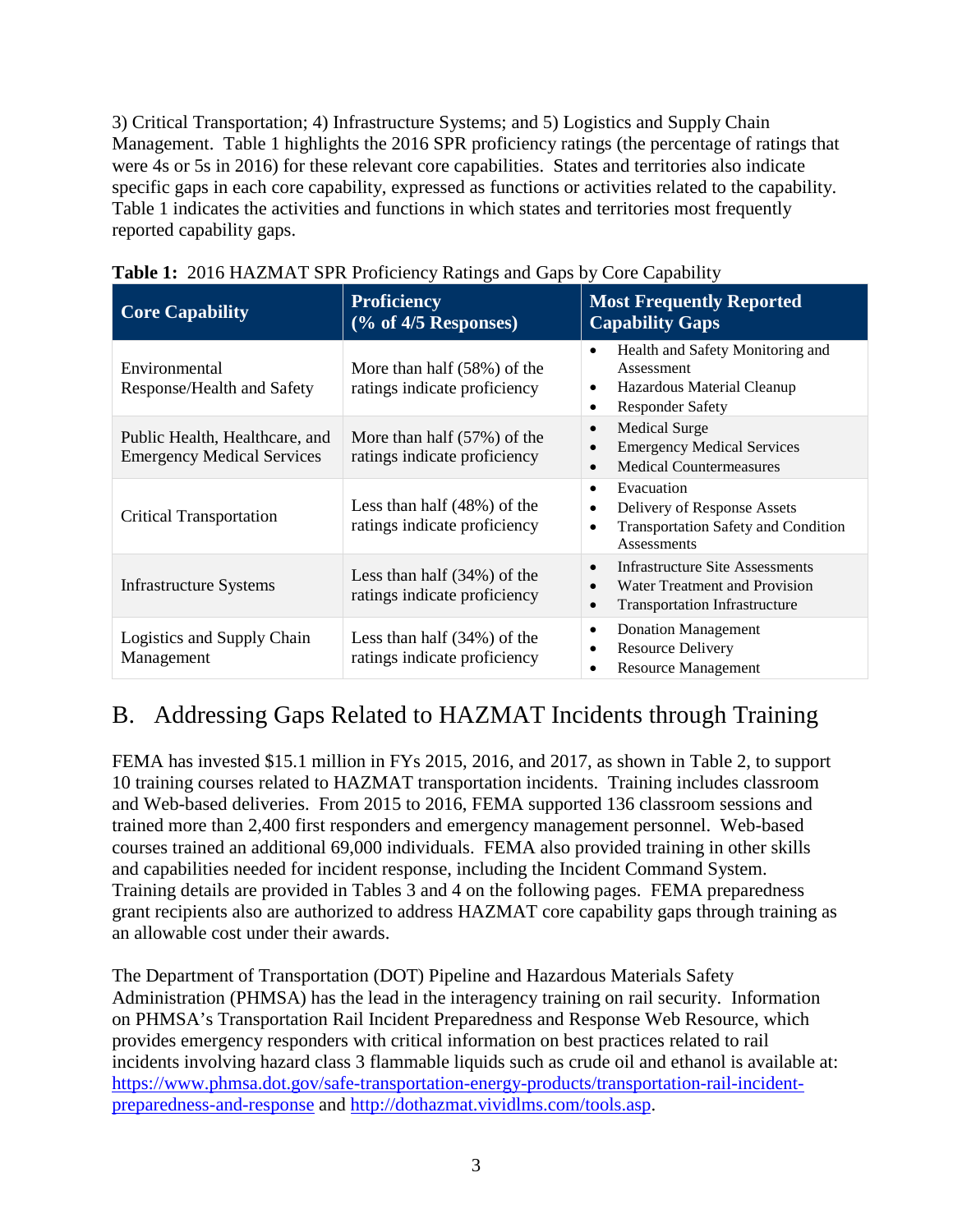| <b>Training Provider</b>                      | <b>FY 2015</b> | <b>FY 2016</b> | <b>FY 2017</b> |
|-----------------------------------------------|----------------|----------------|----------------|
| Transportation Technology Center, Inc. (TTCI) | \$5,000,000    | \$5,000,000    | \$5,000,000    |
| Emergency Management Institute $(EMI)^1$      | \$46,366       | \$57,456       |                |
| <b>Total:</b>                                 | \$5,046,366    | \$5,057,456    | \$5,000,000    |
| <b>Grand Total:</b>                           |                |                | \$15,103,822   |

#### **Table 2:** FEMA Investments in Transportation of HAZMAT-Related Training

#### <span id="page-6-0"></span>**Methodology for Determining Training Needs**

FEMA applies a training needs assessment to identify and prioritize gaps by analyzing the following training-related data:

- Threats and hazards (e.g., crude-by-rail, high flammability hazards);
- The student (i.e., profession, position, and level of responsibility);
- Applicable policy, doctrine, and statutes such as National Fire Protection Association standards;
- Type of training gap (i.e., knowledge or skills, or both);
- Existing training resources;
- Reports from industry;
- Lessons learned from exercises;
- After-action reports addressing actual HAZMAT incidents; and
- Supply and demand factors such as seasonal and production fluctuations.

Courses are created, modified, or archived on the basis of needs assessment results. Instructional systems design experts use the information from the training course needs assessment to create learning objectives for FEMA's HAZMAT training courses.

#### <span id="page-6-1"></span>**FEMA Training Providers**

FEMA's Transportation of HAZMAT training courses are developed and delivered through a network of providers that includes the following:

- TTCI Security and Emergency Response Training Center (SERTC); and
- EMI.

<span id="page-6-2"></span> $1$  EMI calculates the cost for Web-based courses at \$1.80 per course completion and conducts the virtual tabletop exercises with government employees rather than with contract support.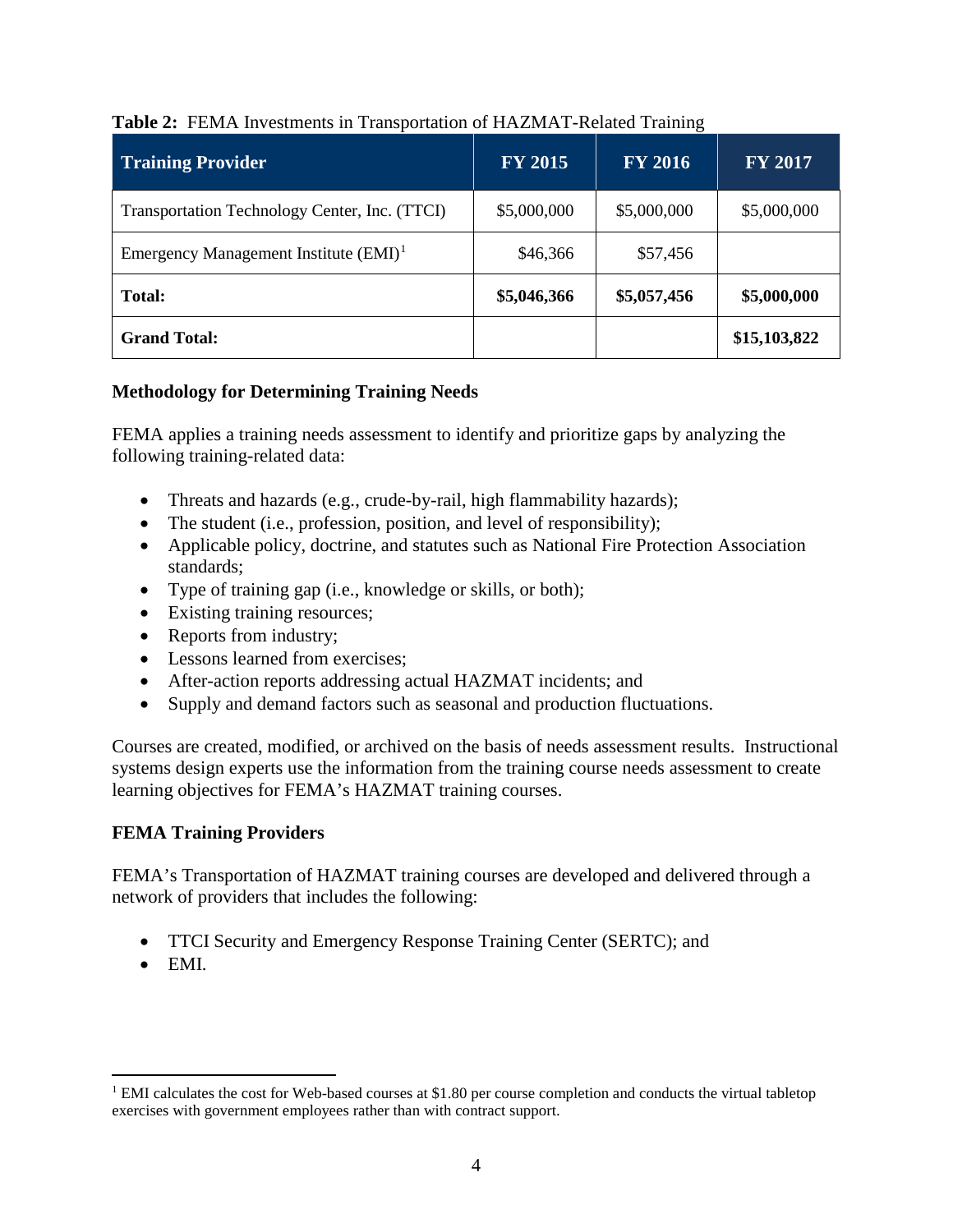#### <span id="page-7-0"></span>**FEMA Courses related to Transportation of HAZMAT**

The list below provides a summary of FEMA training that addresses HAZMAT incident response. Course descriptions are provided in Appendix A.

- Crude by Rail Emergency Response (TTCI)
- Emergency Support Function (ESF) 10 Oil and Hazardous Material Response (EMI)
- Hazardous Materials/Weapons of Mass Destruction Technician for Surface Transportation (TTCI)
- Highway Emergency Response Specialist (TTCI)
- Introduction to Hazardous Materials (EMI)
- Leadership and Management of Surface Transportation Incidents (TTCI)
- Orientation to Hazardous Material for Medical Personnel (EMI)
- Tank Car Specialist (TTCI)
- The Surface Transportation Emergency Preparedness and Security (STEPS) involves three courses: (1) STEPS-Freight, (2) STEPS-Mass Transit and Passenger Rail, and (3) STEPS-Senior Officials (TTCI)
- Virtual Tabletop Exercises (VTTX): Gasoline Transportation and Bakken Oil Rail Transportation (EMI)

## <span id="page-7-1"></span>C. Assessing the Effectiveness of FEMA's HAZMAT Training

FEMA applies the results of the previously described needs assessment with training evaluation data to determine if training programs are achieving desired results. FEMA evaluates training using the Kirkpatrick Model, a worldwide standard for determining the effectiveness of training. As part of this evaluation, students complete a survey pre- and post-training to identify gains in the student's knowledge, skills, and abilities. FEMA analyzes the evaluation data along with the learning objectives and testing materials, resulting in curriculum improvements and/or modifications as required to support increased and improved learning.

The following tables summarize the results of FEMA's evaluation of the Transportation of HAZMAT-related training programs previously listed. Course names also include their categorization as "performance" or "awareness" level courses. Awareness-level courses are designed for responders who require the skills necessary to recognize and report a potential catastrophic incident or who are likely to witness or investigate an event involving the use of hazardous and/or explosive devices. Performance-level courses are designed for first responders who perform tasks during the initial response to a catastrophic event, such as safeguarding the atrisk public, rescuing survivors, or decontaminating survivors.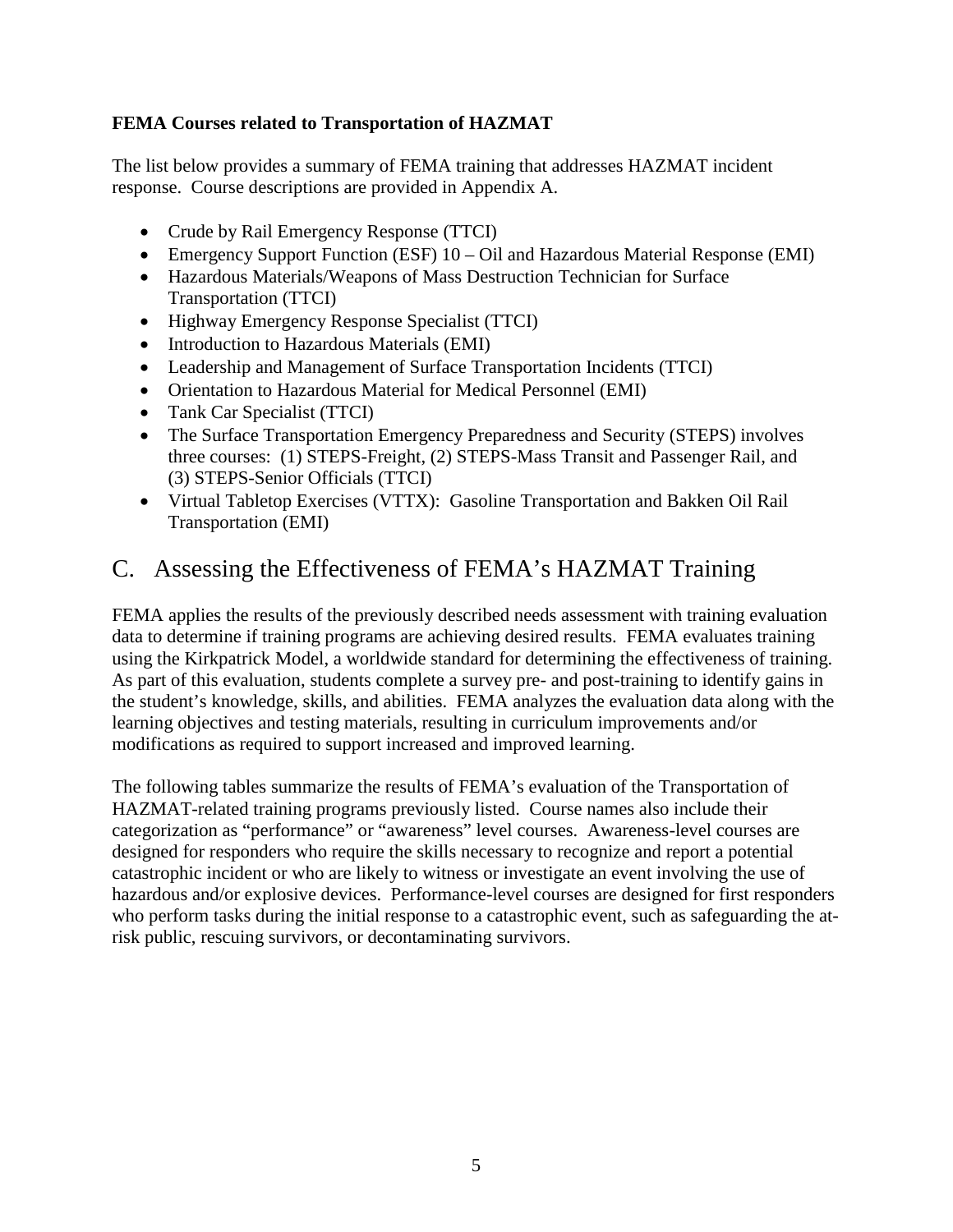| <b>Course</b>                                                                                              | <b>Number of</b><br><b>Classes</b> | <b>Total</b><br><b>Trained</b><br>$2015 - 2016$ | <b>Percent Reporting</b><br><b>Increase in Knowledge,</b><br><b>Skills, and Abilities</b> |
|------------------------------------------------------------------------------------------------------------|------------------------------------|-------------------------------------------------|-------------------------------------------------------------------------------------------|
| Tank Car Specialist (Performance)                                                                          | 23                                 | 336                                             | 51.5%                                                                                     |
| <b>Highway Emergency Response</b><br>Specialist (Performance)                                              | 24                                 | 479                                             | 66.7%                                                                                     |
| Leadership and Management of<br><b>Surface Transportation Incidents</b><br>(Performance)                   | 13                                 | 96                                              | 36.5%                                                                                     |
| HAZMAT/Weapons of Mass<br><b>Destruction Technician for Surface</b><br><b>Transportation (Performance)</b> | 15                                 | 183                                             | 51.8%                                                                                     |
| STEPS for Freight by Rail or<br>Highway (Performance)                                                      | 4                                  | 52                                              | 66.1%                                                                                     |
| <b>STEPS</b> for Mass Transit and<br>Passenger Rail (Performance)                                          | 3                                  | 47                                              | 25.4%                                                                                     |
| <b>STEPS</b> for Senior Officials or<br>Administrators (Performance)                                       | 6                                  | 79                                              | 66.9%                                                                                     |
| Crude-By-Rail Emergency<br>Response (Performance)                                                          | 48                                 | 1,135                                           | 21.7%                                                                                     |

#### **Table 3:** Survey Results – TTCI Courses (2015 – 2016)





*Figure 1: The size of shaded areas represent the zip code boundaries of each student's work address.*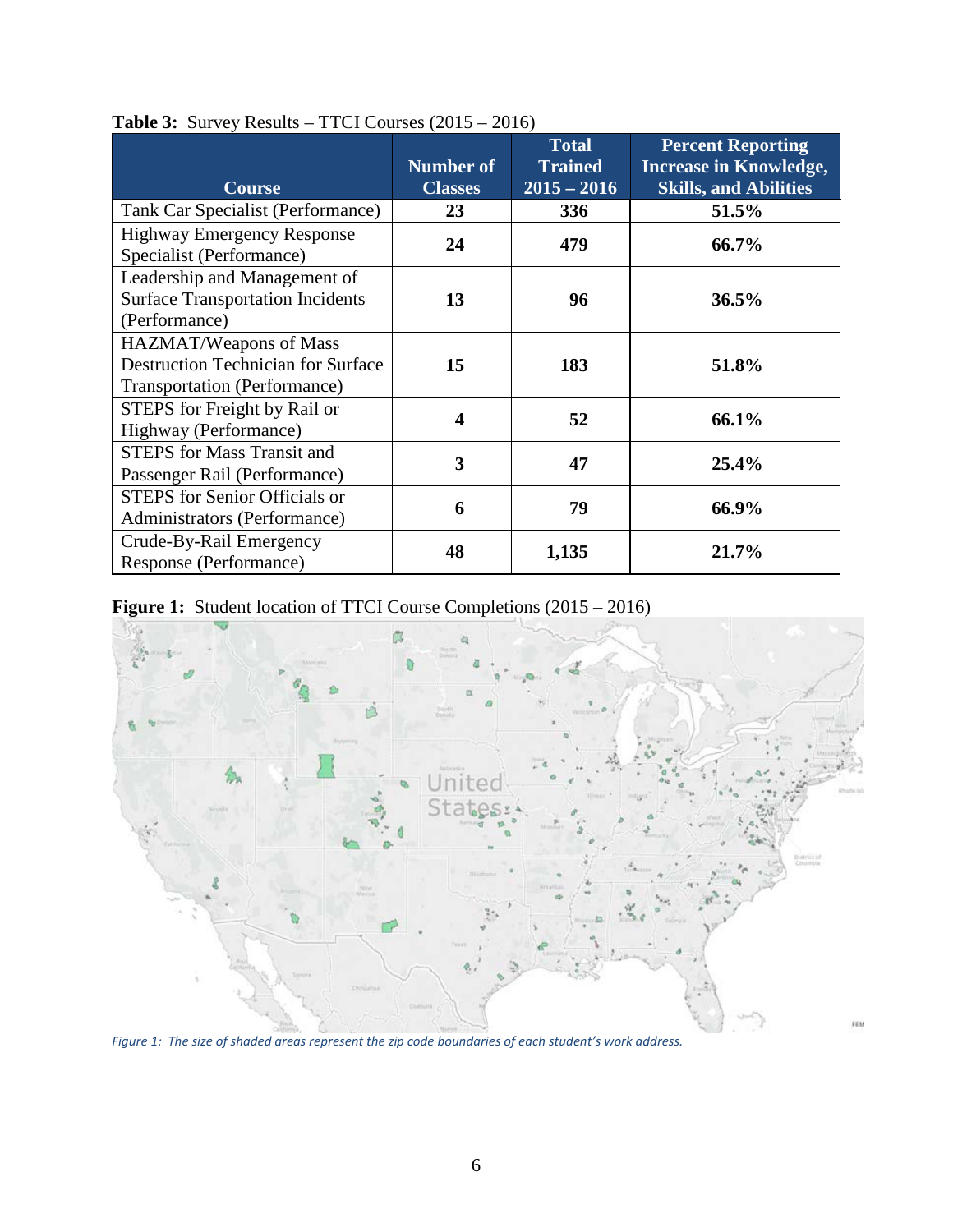|                                        |                           |                      | <b>Percent Reporting</b><br><b>Increase in</b> |
|----------------------------------------|---------------------------|----------------------|------------------------------------------------|
|                                        | Number of                 | <b>Total Trained</b> | Knowledge, Skill,                              |
| <b>Course</b>                          | <b>Classes</b>            | $2015 - 2016$        | and Abilities                                  |
| An Introduction to Hazardous           | <b>Self-Study</b>         |                      |                                                |
|                                        | (start time               | 57,679               | N/A                                            |
| Materials (Awareness)                  | determined by<br>student) |                      |                                                |
| <b>Orientation to Hazardous</b>        | <b>Self-Study</b>         |                      |                                                |
| <b>Materials for Medical Personnel</b> | (start time               | 9,496                | N/A                                            |
| (Awareness)                            | determined by             |                      |                                                |
|                                        | student)                  |                      |                                                |
|                                        | <b>Self-Study</b>         |                      |                                                |
| $ESF #10 - Oil$ and Hazardous          | (start time               |                      | N/A                                            |
| Materials Response (Awareness)         | determined by             | 2,102                |                                                |
|                                        | student)                  |                      |                                                |
| VTTX: Gasoline Transportation          |                           |                      |                                                |
| and Bakken Oil Rail                    | 3                         | 188                  | N/A                                            |
| Transportation (Performance)           |                           |                      |                                                |

#### **Table 4:** Survey Results – EMI Courses  $(2015 - 2016)^2$  $(2015 - 2016)^2$  $(2015 - 2016)^2$

#### **Figure 2:** Student location of EMI Course Completions (2015 – 2016)



Map - HazMat Transportation - Online Courses

<span id="page-9-0"></span><sup>&</sup>lt;sup>2</sup> EMI conducts Kirkpatrick Level 2 learning assessment on courses that are a minimum of 2 days or 16 contact hours in duration. These courses do not meet the criteria for this assessment.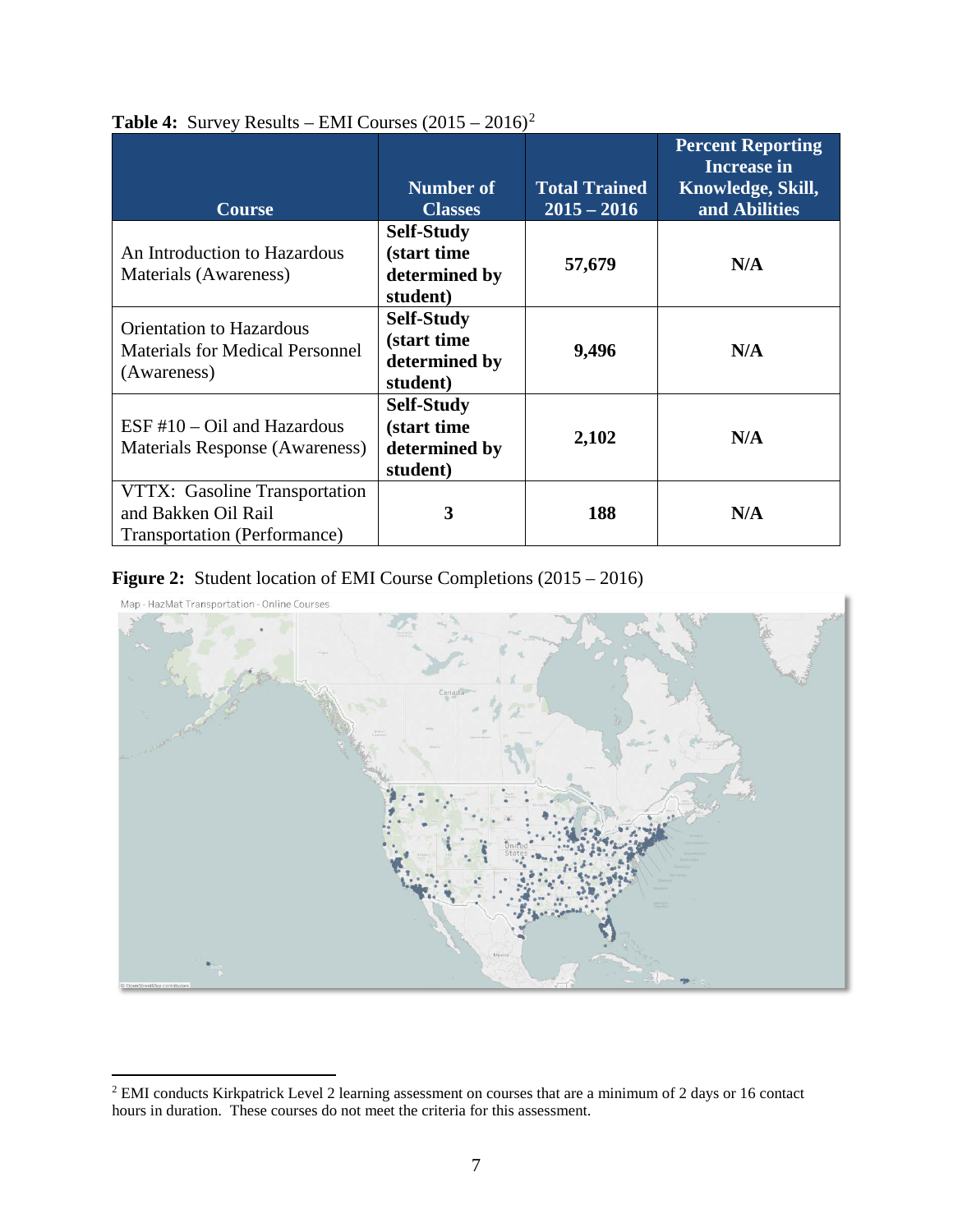#### <span id="page-10-0"></span>**Evaluation Results Analysis**

The majority of FEMA's performance level training for HAZMAT transportation incidents is provided through TTCI's SERTC. SERTC has the largest collection in the United States of fullsized rail cars that are used as training aids. Demand for TTCI's training is high. TTCI currently has reached full operational capacity and has more than 400 students awaiting slots for five of the eight courses, including more than 190 students for the Highway Emergency Response Specialist course and more than 80 students for the Crude-by-Rail Emergency Response course.

#### <span id="page-10-1"></span>**FEMA Collaboration**

In 2015, DOT, the Environmental Protection Agency, and FEMA collected information from 48 states and the District of Columbia on their preparedness efforts for responding to, and mitigating the impacts of, crude-oil-by-rail incidents. The majority of states reported that their response plans for HAZMAT are sufficient to manage a crude oil train derailment. However, 23 states—including seven with primary rail lines designated for crude-by-rail shipments—reported shortfalls in first responder training. States attributed these shortfalls to shortages in local responder staffing, which prevent responders from taking leave to attend specialized training courses.

## <span id="page-10-2"></span>D. Next Steps: Optimizing FEMA's Transportation of HAZMAT Training

P.L. 114-321 directs FEMA to establish the Railroad Emergency Services Preparedness, Operational Needs, and Safety Evaluation (RESPONSE) Subcommittee under its National Advisory Council (NAC) to provide recommendations for improving emergency responder training and resource allocation for HAZMAT incidents involving railroads. The RESPONSE Subcommittee comprises federal officials from DHS, DOT, the National Transportation Safety Board, and the Environmental Protection Agency, as well as other experts from nonfederal entities.

Specifically, the subcommittee will examine (per P.L. 114-321):

- The quality and application of training for state and local emergency responders related to rail HAZMAT incidents, including training for emergency responders serving small communities near railroads;
- The availability and effectiveness of federal, state, local, and nongovernmental funding levels related to training emergency responders for rail HAZMAT incidents, including emergency responders serving small communities near railroads; and
- The strategy for integrating commodity flow studies, mapping, and rail and HAZMAT databases for state and local emergency responders and increasing the rate of access to the individual responder in existing or emerging communications technology.

The full subcommittee began meeting in May 2017 and will submit a report to the NAC not later than December 16, 2017, that includes recommendations for review, approval, and submission as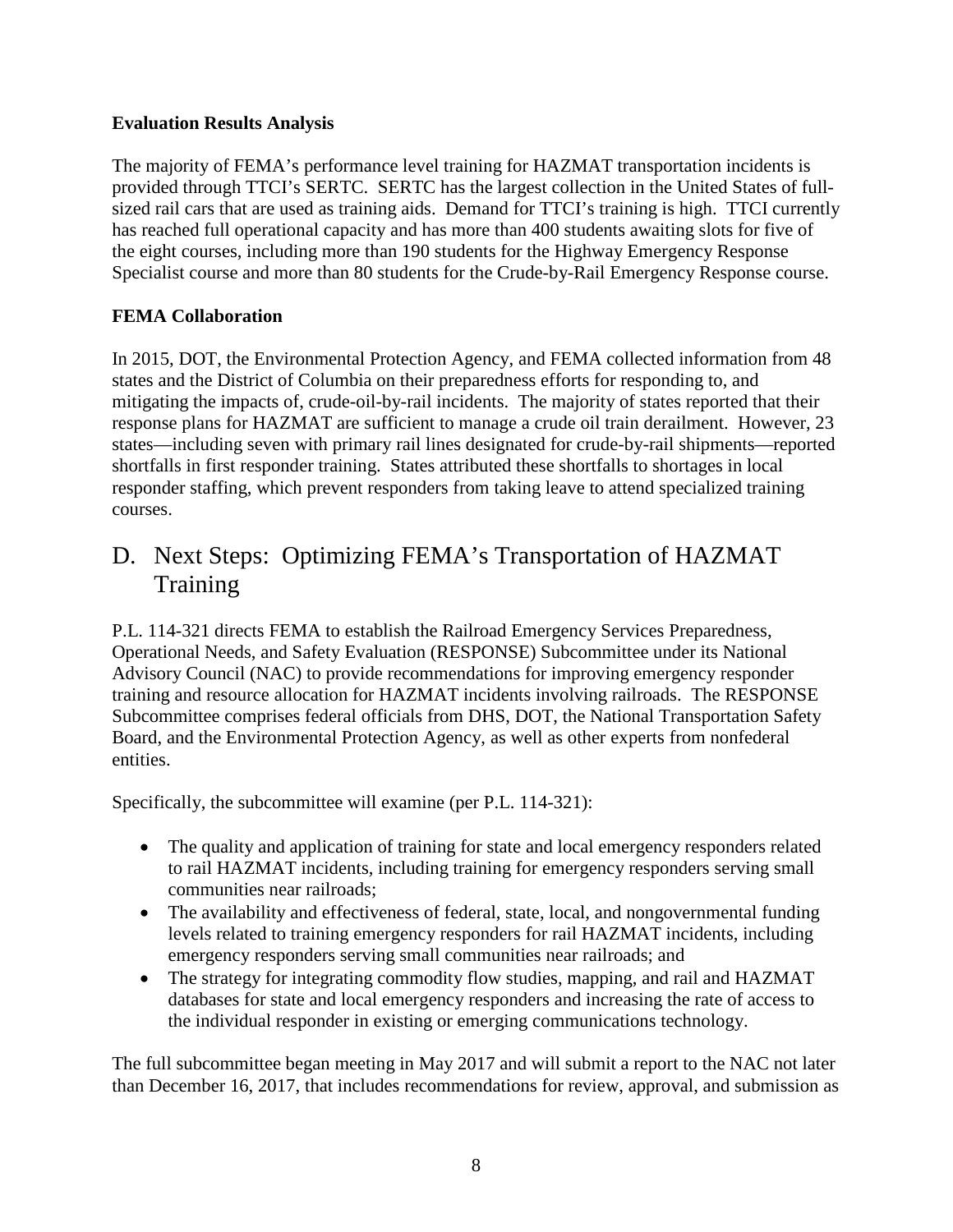appropriate to the FEMA Administrator on the above topics; specified timeframes for implementing the recommendations; and proposed recommendations for congressional action.

#### <span id="page-11-0"></span>**Curriculum Improvements**

FEMA will use the NAC recommendations to inform work through NTES—this work includes specific curriculum improvements such as better alignment of learning objectives to core capabilities and specific threats and hazards, and an improved training needs assessment process that leads to a more targeted curriculum (e.g., performance objectives more closely match the conditions likely to be encountered by first responders).

FEMA created NTES to help implement the Post-Katrina Emergency Management Reform Act of 2006 (P.L. 109-295). This act calls for "a national training program to implement the national preparedness goal, National Incident Management System, National Response Plan, and other related plans and strategies." FEMA uses NTES to optimize training and education investments and activities through analytics and enhanced partnerships; this includes the efforts to address transportation of hazardous materials. NTES partnerships include FEMA engagement with a network of stakeholders in federal, state, and local agencies, the transportation industry, training providers, national and international associations, and academia.

NTES data collection and analysis activities include THIRA and SPR, as well as congressional reports, U.S. Government Accountability Office documents, federal and local program data, industry reports, research studies, after-action reports, and lessons-learned studies. Results of this NTES effort will be used to review and potentially to reprioritize resource allocations in order to modernize coursework where necessary and to increase training capacity.

## <span id="page-11-1"></span>E. The Way Ahead – A Comprehensive All-Hazards Approach

FEMA advocates a community-based, all-hazards approach for protecting lives, property, and the environment. Although the causes of emergencies can vary greatly, many of the effects do not. For example, a rail transportation incident could lead to an evacuation of a community or mass care for individuals—in the same way that chemical spills, floods, wildfires, hazmat releases, and radiological dispersal devices may lead a jurisdiction to issue an evacuation order and open shelters. Even though each hazard's characteristics (e.g., speed of onset, size of the affected area) are different, the general tasks for conducting an evacuation and mass care operations are the same.<sup>[3](#page-11-3)</sup> Therefore, FEMA is exploring ways to improve evacuation and mass care within the all-hazards construct to complement the rail safety programs.

#### <span id="page-11-2"></span>**Evacuation and Shelter-in-Place Planning**

Many communities designate evacuation zones and routes to get citizens to safety in the event of a hurricane or major storm. Evacuation planning principles and decision practices can apply to other threats and hazards that a community may face. Situations such as wildfires, power plant emergencies, dam failures, and hazardous material releases may require officials to order

<span id="page-11-3"></span> <sup>3</sup> Comprehensive Preparedness Guide 101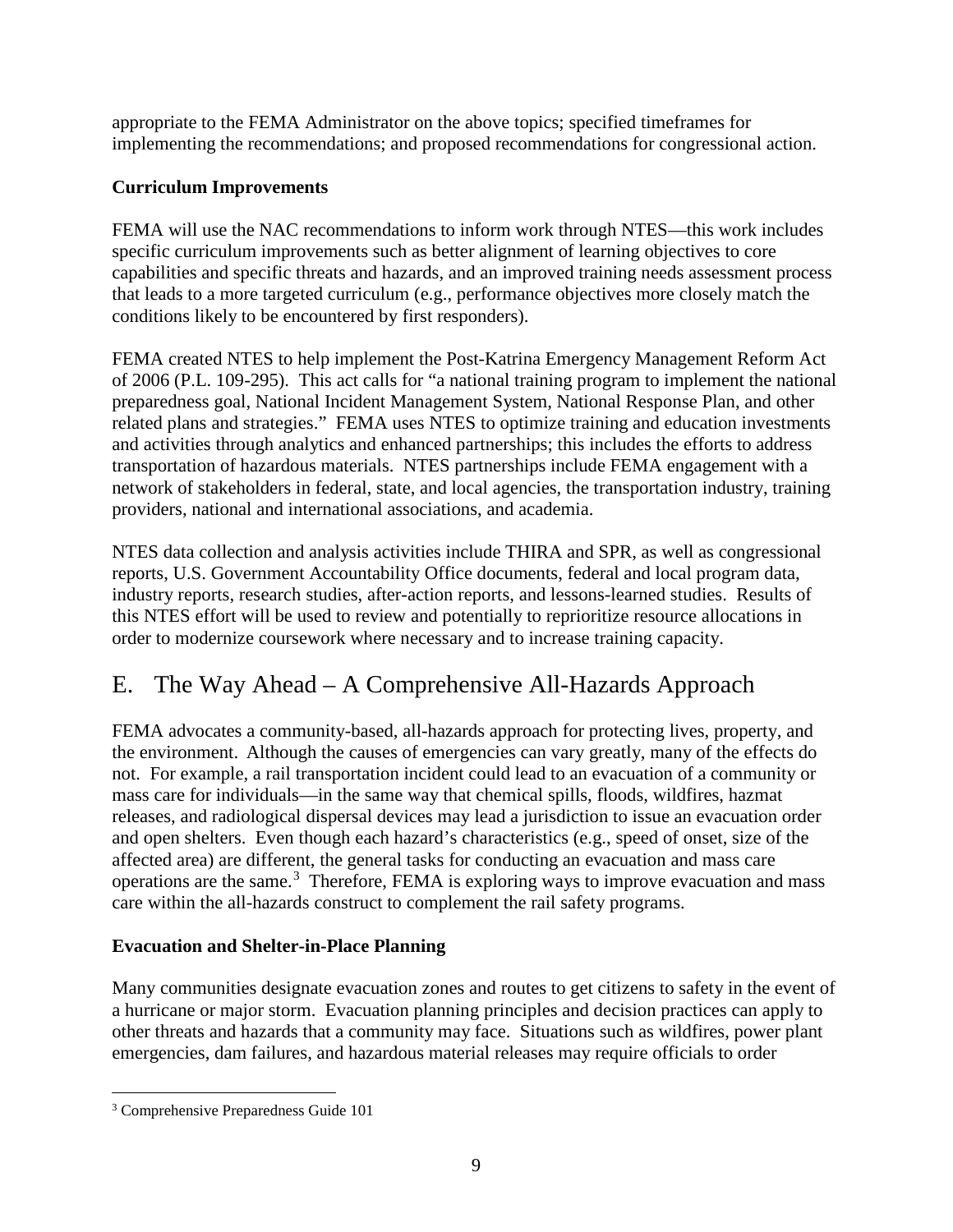residents to evacuate. FEMA continues to explore the most effective means for planning, ordering, and conducting evacuation events. FEMA's activities will produce guidance, technical assistance, and optimized learning that reflect improved approaches to evacuation for the whole community.

FEMA's National Integration Center Technical Assistance Program provided direct support to the Baltimore Urban Area Security Initiative from 2015 to 2017 to help with its evacuation planning efforts, and currently is working with the Georgia Emergency Management Agency and participating counties to develop and/or refine their evacuation plans and to incorporate emerging concepts and principles for evacuation planning. These emerging concepts and principles include, but are not limited to, the following:

- Move the fewest number of people the shortest possible distance.
- Consider shelter-in-place the first/default option when feasible.
- Conduct zone-based evacuation targeting the most vulnerable areas, limiting the need for evacuating large areas that are not under the threat of a hazard.

Relating technical assistance to rail safety, Ware County, one of the counties participating in the current evacuation and shelter-in-place technical assistance with Georgia, is home of the largest CSX computerized railyard on the East Coast.

The efforts of the National Integration Center's Technical Assistance Program are consistent with FEMA's six-step planning process outlined in Comprehensive Preparedness Guide 101: Developing and Maintaining Emergency Operations Plans (Version 2.0). This planning process is flexible and allows communities to adapt it to varying characteristics and situations as appropriate on the basis of their size, known risks, and available planning resources. Building off of the evacuation and shelter-in-place technical assistance, the National Integration Center also is working to develop state planning guidance and an executive-level decision analysis checklist.

#### <span id="page-12-0"></span>**Mass Care**

The term mass care refers to a wide range of activities that provides support to individuals and families who temporarily are displaced or otherwise affected by a disaster or emergency that disrupts their ability to provide for their basic needs. Mass care services, to include the activating and operating shelters, begin as soon as a disaster is imminent or occurs and continue through the recovery phase. Mass care may involve living with many people in a confined space, which can be difficult and unpleasant. Similar to the focus on improving evacuation, FEMA has opportunities to improve approaches to mass care through research, guidance, technical assistance, and optimized training to reflect the mass care best practices for the Nation.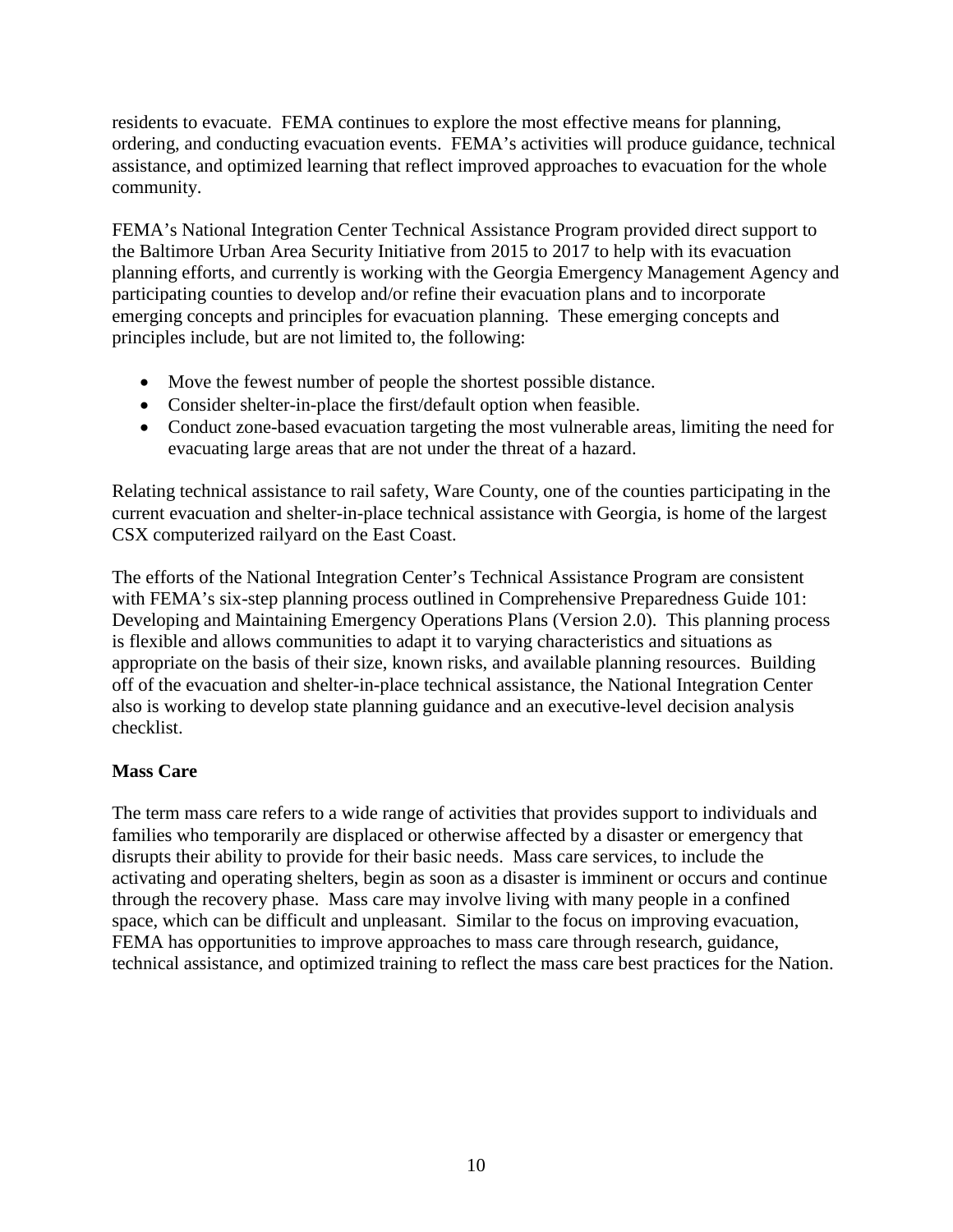## <span id="page-13-0"></span>III. Conclusion

FEMA has taken major steps to advance preparedness for HAZMAT transportation incidents, including crude-oil-by-rail incidents. In FYs 2015, 2016, and 2017, FEMA has invested more than \$15 million in HAZMAT-related training for thousands of first responders and other personnel, as well as in training for other skills and capabilities necessary for incident response. FEMA remains dedicated to supporting state, local, tribal, and territorial efforts to prepare for all hazards, including HAZMAT transportation incidents, by providing world-class and doctrinally sound training and education. Using the NTES, FEMA will continue to engage the Nation's first responders and other stakeholders to refine and improve training to address their needs and to strengthen the Nation's capabilities to respond to HAZMAT transportation incidents and other hazardous events.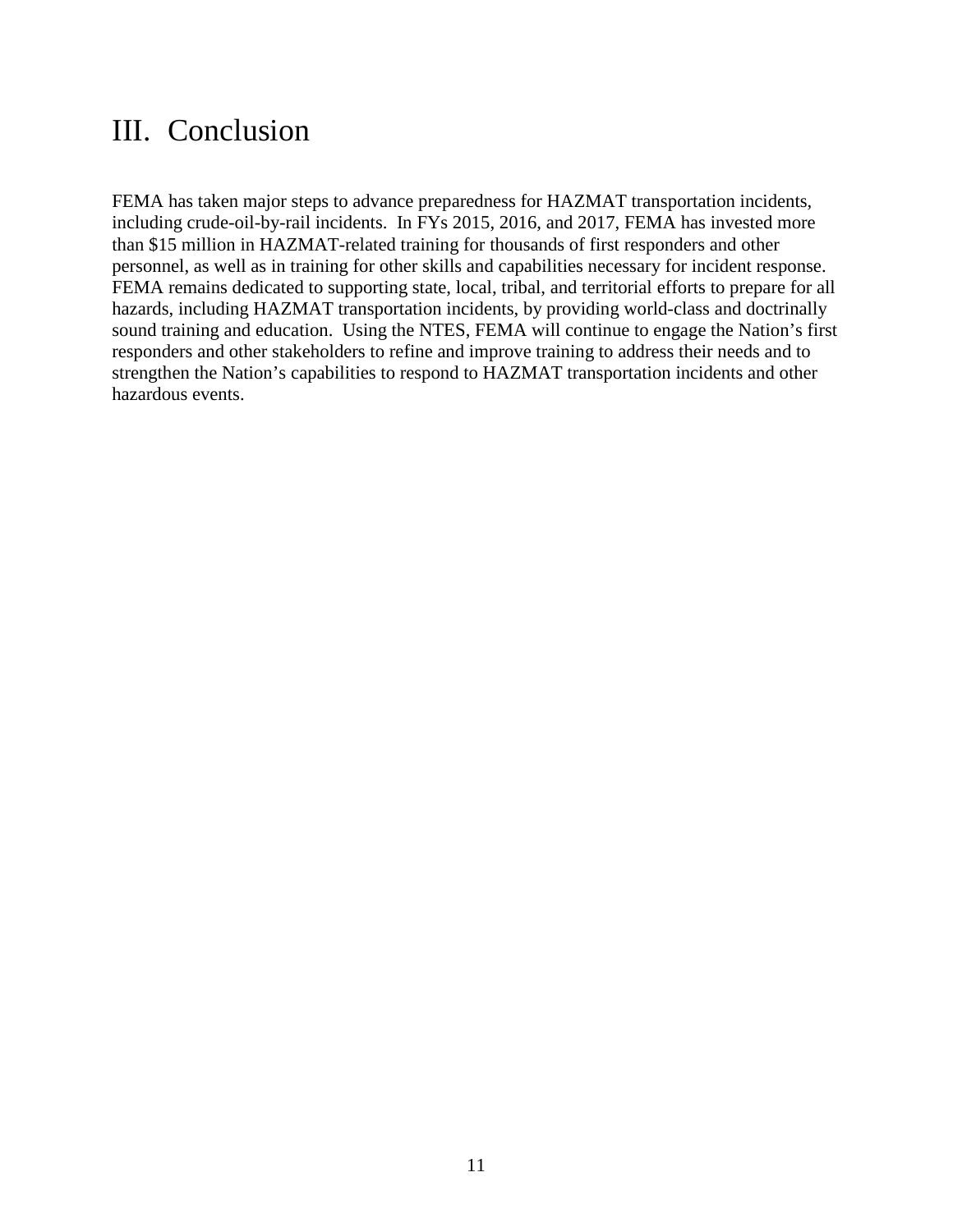# <span id="page-14-0"></span>Appendix: HAZMAT Training Providers and Course Information

FEMA's hazardous materials (HAZMAT) training courses are developed and delivered through a network of providers that include the following:

- The Transportation Technology Center, Inc. (TTCI), Security and Emergency Response Training Center; and
- The Emergency Management Institute (EMI).

FEMA offers courses at the awareness, performance, and management and planning levels to accommodate different job functions of the first responder community. Awareness-level courses are designed for responders who require the skills necessary to recognize and report a potential catastrophic incident or who are likely to witness or investigate an event involving the use of hazardous and/or explosive devices. Performance-level courses are designed for first responders who perform tasks during the initial response to a catastrophic event, such as safeguarding the atrisk public, rescuing victims, or decontaminating victims. Management and planning-level courses are designed for managers who build plans and coordinate the response to a mass consequence manmade or natural event.

### <span id="page-14-1"></span>**TTCI**

TTCI, located in Pueblo, Colorado, offers eight courses addressing planning and response for HAZMAT transportation incidents.

The *Tank Car Specialist* course focuses on fundamental knowledge and skills associated with an emergency response to a rail surface transportation incident involving HAZMAT. The course provides technical knowledge pertaining to tank cars, including damage assessment, oversight for product removal, and movement of damaged tank and other rail cars present. (Performance Level)

The *Highway Emergency Response Specialist* course focuses on fundamentals and skills associated with an emergency response to a highway emergency involving HAZMAT. This course teaches the technical skills and knowledge required for the safe response to incidents involving highway transportation, including cargo tanks, containers, and freight vans. Participants conduct incident site assessments, container damage assessments, and containment of leaking containers. (Performance Level)

*The Leadership and Management of Surface Transportation Incidents* course is designed to enhance the participants' knowledge that will help them establish effective objectives, strategies, tactics, and decisions when assuming the command and/or general staffing roles that are critical when responding to various modes of surface transportation HAZMAT incidents. The curriculum also augments the participants' knowledge of terrorist and other criminal attacks that potentially could be used against surface transportation. (Performance Level)